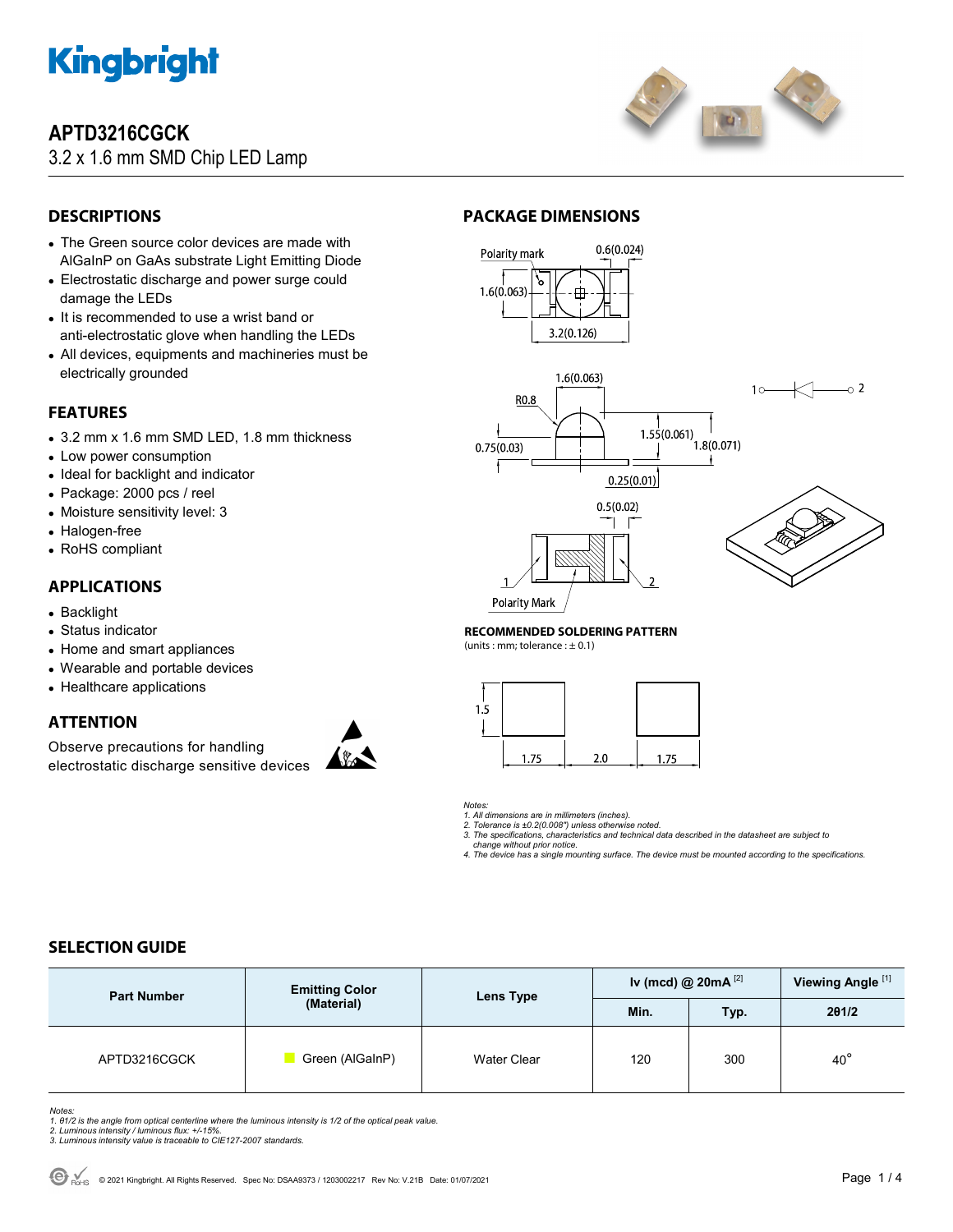# **Kingbright**

#### **ELECTRICAL / OPTICAL CHARACTERISTICS at T<sub>A</sub>=25°C**

| <b>Parameter</b>                                                                              | Symbol                     | <b>Emitting Color</b> | Value        |                          | <b>Unit</b>           |
|-----------------------------------------------------------------------------------------------|----------------------------|-----------------------|--------------|--------------------------|-----------------------|
|                                                                                               |                            |                       | Max.<br>Typ. |                          |                       |
| Wavelength at Peak Emission $I_F$ = 20mA                                                      | $\lambda_{\rm peak}$       | Green                 | 574          | $\overline{\phantom{a}}$ | nm                    |
| Dominant Wavelength $I_F = 20mA$                                                              | $\lambda_{\text{dom}}$ [1] | Green                 | 570          | $\overline{\phantom{a}}$ | nm                    |
| Spectral Bandwidth at 50% $\Phi$ REL MAX<br>$I_F = 20mA$                                      | Δλ                         | Green                 | 20           | $\overline{\phantom{a}}$ | nm                    |
| Capacitance                                                                                   | $\mathsf{C}$               | Green                 | 15           | $\overline{a}$           | pF                    |
| Forward Voltage $I_F = 20mA$                                                                  | $V_F$ <sup>[2]</sup>       | Green                 | 2.1          | 2.5                      | $\vee$                |
| Reverse Current ( $V_R$ = 5V)                                                                 | <sub>R</sub>               | Green                 |              | 10                       | μA                    |
| Temperature Coefficient of $\lambda_{peak}$<br>$I_F$ = 20mA, -10°C $\leq T \leq 85$ °C        | $TC_{\lambda peak}$        | Green                 | 0.12         | $\overline{\phantom{a}}$ | nm/°C                 |
| Temperature Coefficient of $\lambda_{\text{dom}}$<br>$I_F$ = 20mA, -10°C $\leq$ T $\leq$ 85°C | $TC_{\lambda dom}$         | Green                 | 0.08         | $\overline{\phantom{a}}$ | $nm$ <sup>o</sup> $C$ |
| Temperature Coefficient of $V_F$<br>$I_F$ = 20mA, -10°C $\leq$ T $\leq$ 85°C                  | $TC_V$                     | Green                 | $-1.9$       | $\overline{\phantom{a}}$ | $mV$ °C               |

*Notes:* 

1. The dominant wavelength (λd) above is the setup value of the sorting machine. (Tolerance λd : ±1nm. )<br>2. Forward voltage: ±0.1V.<br>3. Wavelength value is traceable to CIE127-2007 standards.

*4. Excess driving current and / or operating temperature higher than recommended conditions may result in severe light degradation or premature failure.* 

## **ABSOLUTE MAXIMUM RATINGS at T<sub>A</sub>=25°C**

| <b>Parameter</b>                             | Symbol                   | Value          | <b>Unit</b> |
|----------------------------------------------|--------------------------|----------------|-------------|
| Power Dissipation                            | $P_D$                    | 75             | mW          |
| Reverse Voltage                              | $V_R$                    | 5              | $\vee$      |
| Junction Temperature                         | $T_{j}$                  | 115            | $^{\circ}C$ |
| <b>Operating Temperature</b>                 | $T_{op}$                 | $-40$ to $+85$ | $^{\circ}C$ |
| Storage Temperature                          | $T_{\text{stg}}$         | $-40$ to $+85$ | $^{\circ}C$ |
| <b>DC Forward Current</b>                    | IF.                      | 30             | mA          |
| <b>Peak Forward Current</b>                  | $I_{FM}$ <sup>[1]</sup>  | 150            | mA          |
| Electrostatic Discharge Threshold (HBM)      | $\overline{\phantom{a}}$ | 3000           | V           |
| Thermal Resistance (Junction / Ambient)      | $R_{th}$ JA $^{[2]}$     | 670            | °C/W        |
| Thermal Resistance (Junction / Solder point) | $R_{th}$ JS $^{[2]}$     | 550            | °C/W        |

*Notes:* 

1. 1/10 Duty Cycle, 0.1ms Pulse Width.<br>2. R<sub>th Ja</sub> ,R<sub>h JS</sub> Results from mounting on PC board FR4 (pad size ≥ 16 mm<sup>2</sup> per pad).<br>3. Relative humidity levels maintained between 40% and 60% in production area are recommende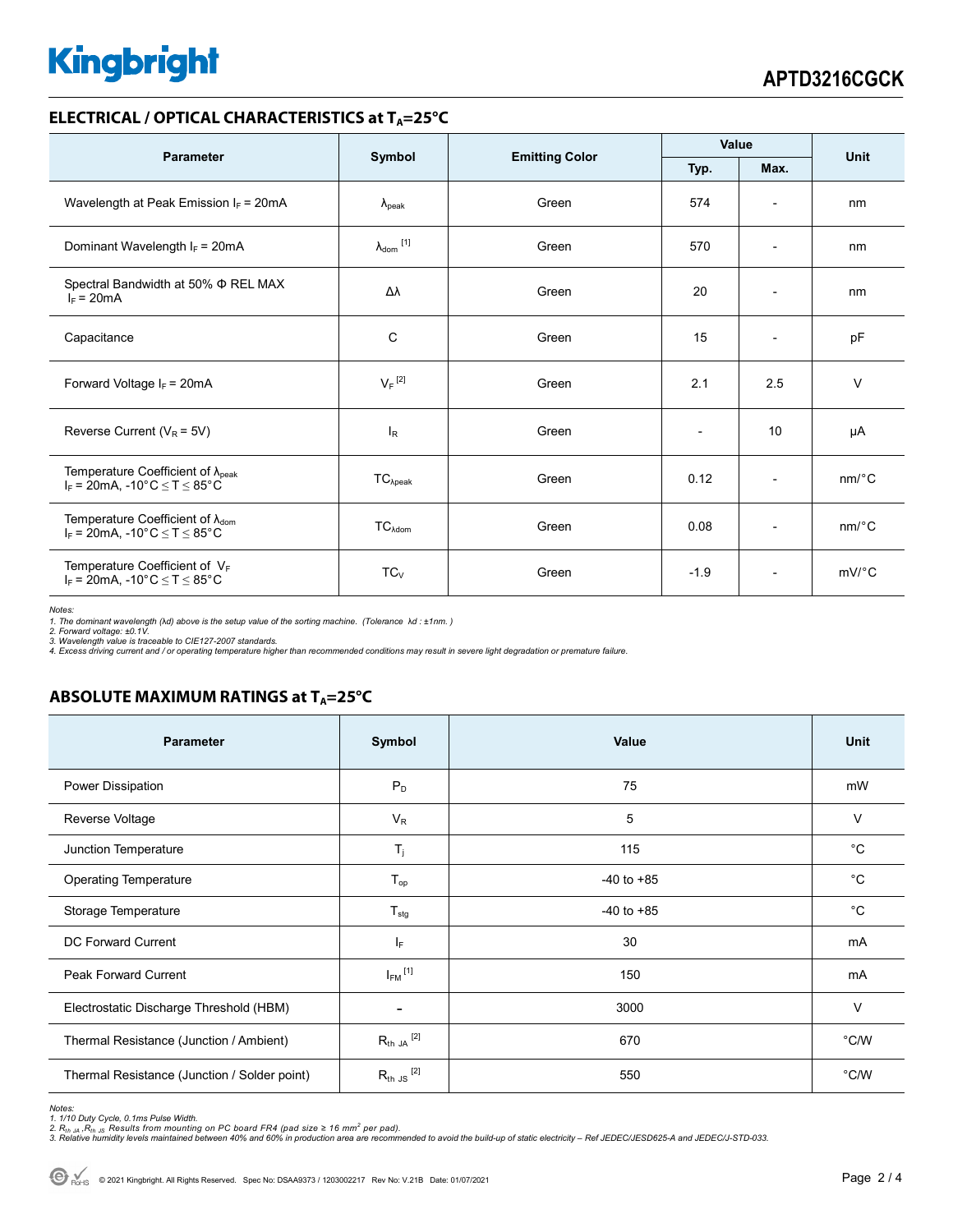# **Kingbright**

### **TECHNICAL DATA**



#### **SPATIAL DISTRIBUTION**



#### **GREEN**









#### **REFLOW SOLDERING PROFILE for LEAD-FREE SMD PROCESS**



#### *Notes:*

- *1. Don't cause stress to the LEDs while it is exposed to high temperature.*
- 
- *2. The maximum number of reflow soldering passes is 2 times. 3. Reflow soldering is recommended. Other soldering methods are not recommended as they might cause damage to the product.*

#### **TAPE SPECIFICATIONS** (units : mm)



#### **REEL DIMENSION** (units : mm)



© 2021 Kingbright. All Rights Reserved. Spec No: DSAA9373 / 1203002217 Rev No: V.21B Date: 01/07/2021Page 3 / 4